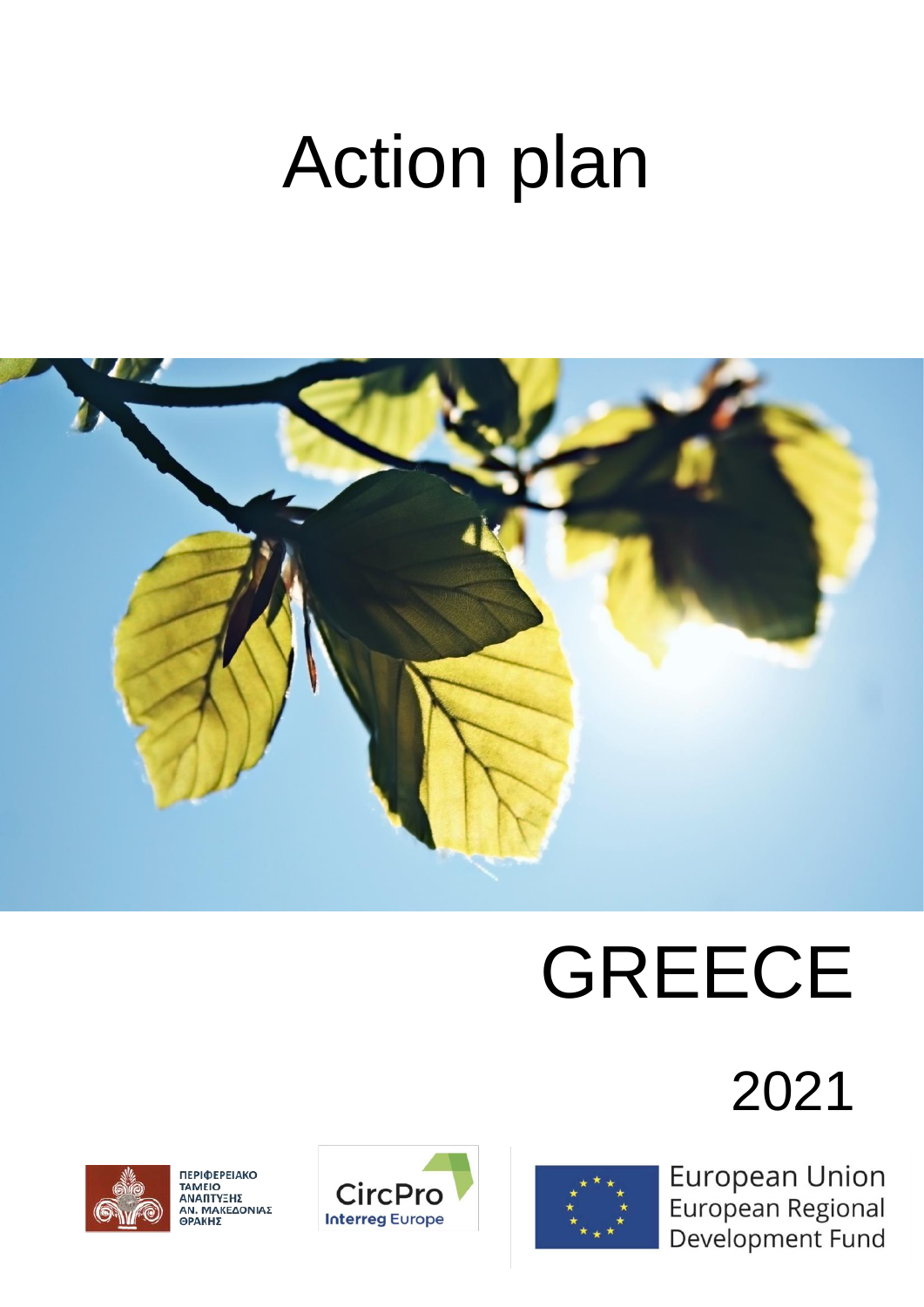This action plan was prepared by the Region of Eastern Macedonia and Thrace under Interreg Europe programme project Smart Circular Procurement (CircPro). The Smart Circular Procurement (CircPro) project receives financial support from the European Union (Interreg Europe / ERDF). This publication reflects the author's views only and the Interreg Europe programme authorities are not liable for any use that may be made of the information contained therein.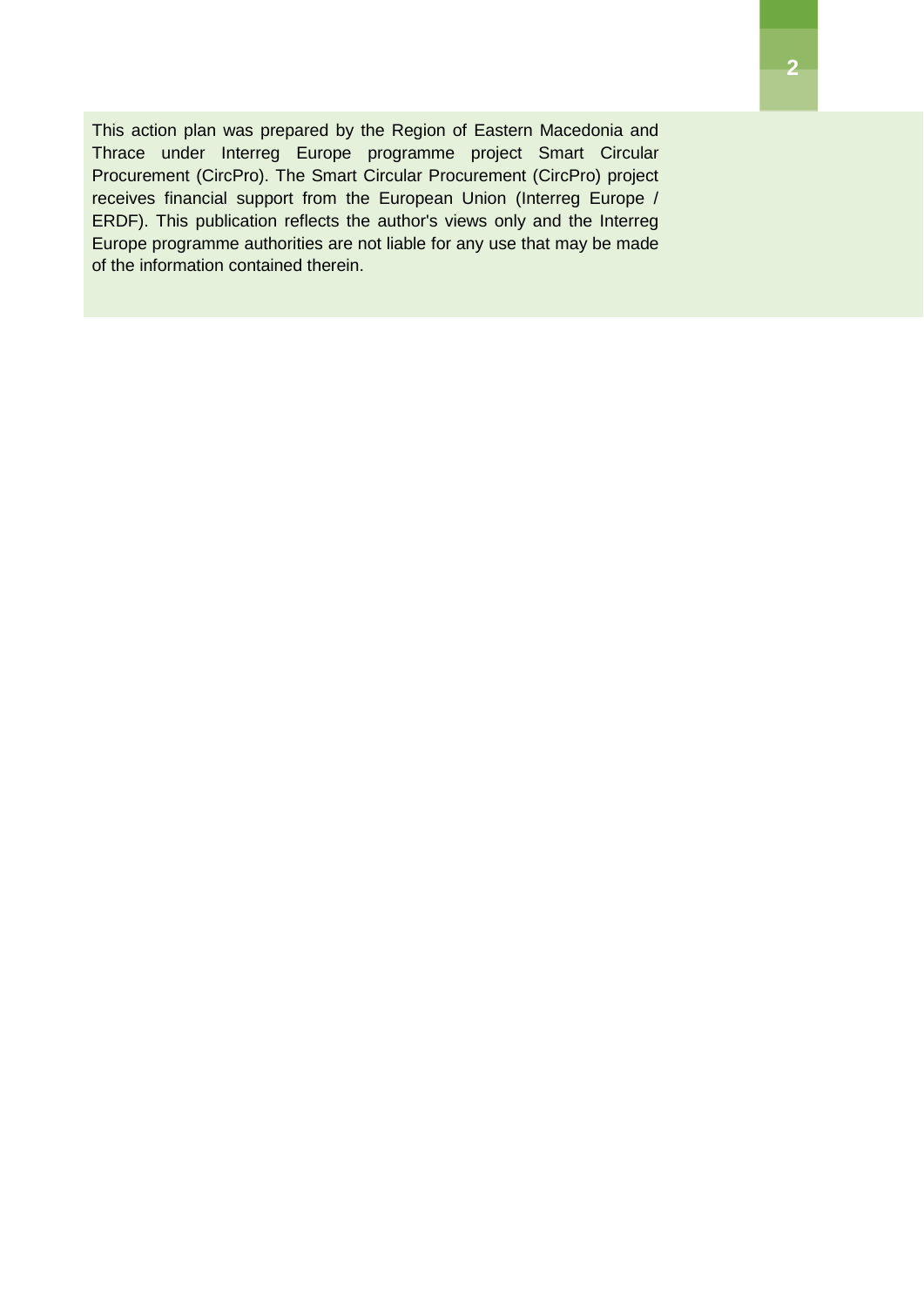# **CONTENT**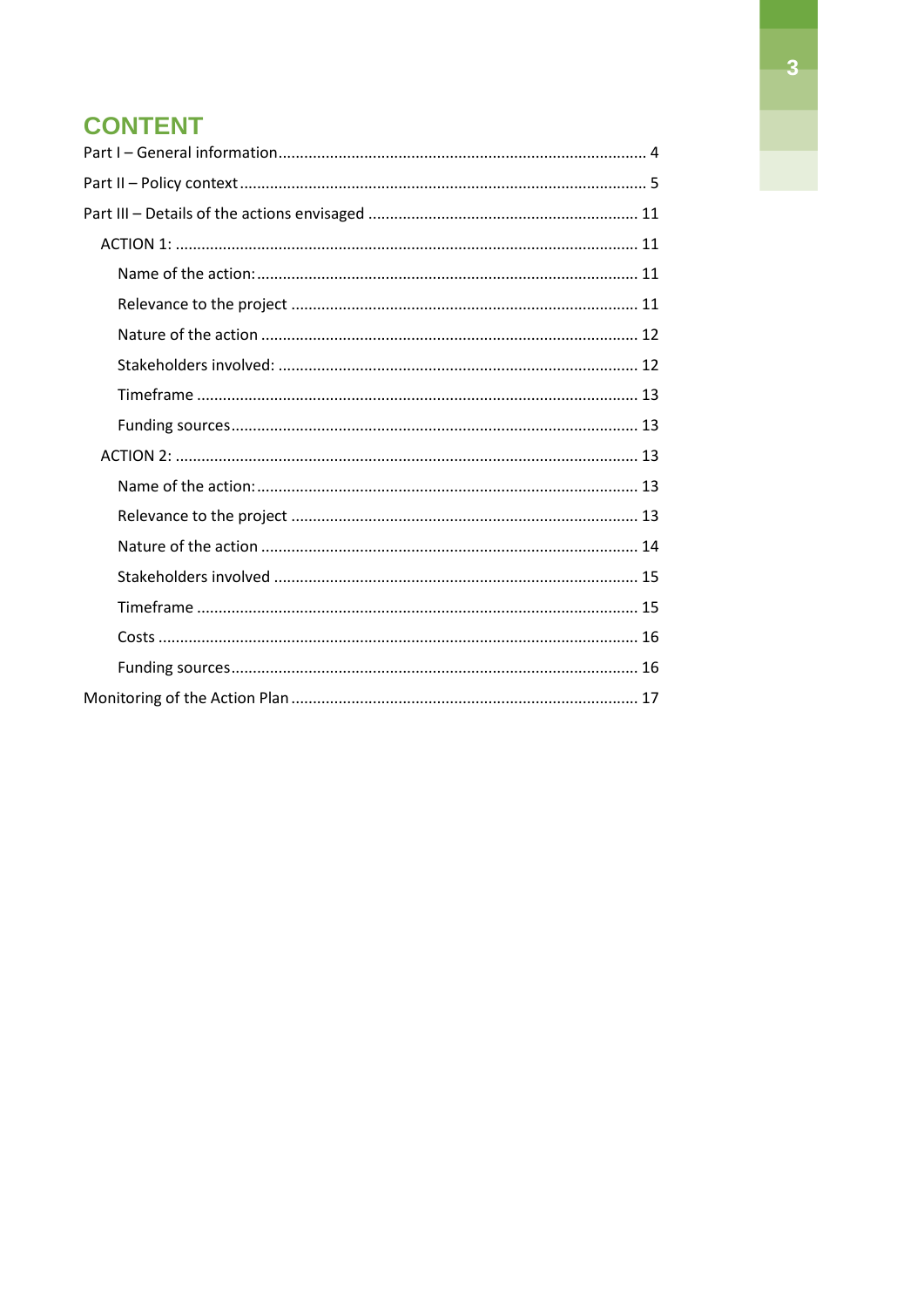# <span id="page-3-0"></span>**Part I – General information**

Project: «CircPro» - «Smart Circular Procurement»

Partner organisation(s) concerned: Regional Development Fund of Eastern Macedonia and Thrace on behalf of the Region of Eastern Macedonia and **Thrace** 

Country: Greece

NUTS2 region: EL51 (Region of Eastern Macedonia and Thrace)

Contact person: Eleni Kouloura

Email address: info@pta-emth.gr

Phone number: +30 2531083000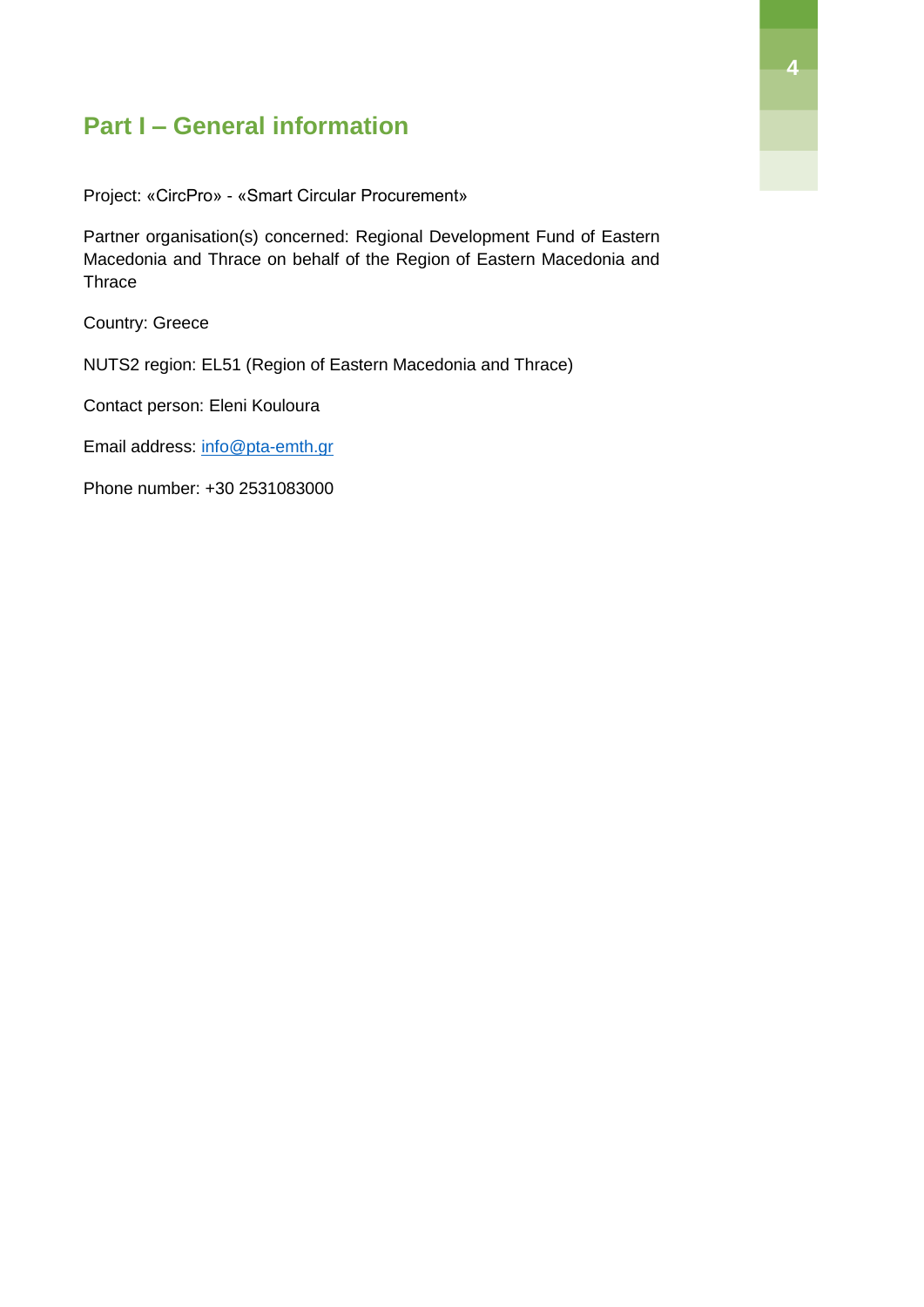### <span id="page-4-0"></span>**Part II – Policy context**

- 1. The Action Plan aims to impact:
	- $\checkmark$  Investment for Growth and Jobs programme
	- □ European Territorial Cooperation programme
	- □ Other regional development policy instrument
- 2. Name of the policy instrument(s) addressed: Operational Programme of the Region of Eastern Macedonia and Thrace 2014- 2020
- 3. Further details on the policy context and the way the action plan should contribute to improve the policy instruments:

The Operational Program (OP) of the Region of Eastern Macedonia and Thrace (REMTH) was approved on 18/12/2014 by the European Commission and was revised on 7/7/2020. It is an important programmatic and financial tool for the support of the development policy in the Region in the programming period 2014-2020 and aims at the contribution to both the Partnership Agreement (PA) of Greece and the European Strategy "Europe 2020".

The Co-financed Public Expenditure of the OP REMTH amounts to  $\epsilon$ 507,739,340 of which € 441,171,009 relate to resources of the European Regional Development Fund (ERDF) and € 66,568,331 relate to resources of the European Social Fund (ESF).

The development vision of PAMTH for 2020 is formulated as the "reconstruction of the productive model of the Region in order to be transformed into a tourist destination of excellence and an important industrial pole, utilizing its comparative advantage in the agri-food complex, its rich endogenous geographical potential and promoting social cohesion by mobilizing existing and new social collectives".

In relation to Thematic Objective (TO) 3: Improving the competitiveness of small and medium-sized enterprises and the agricultural sector (for the EAFRD) and the fisheries and aquaculture sector (for the EMFF), the OP EMTH sets one of the priorities supporting the ability of SMEs to grow in regional, national and international markets, and to participate in innovation processes.

The desired result can be achieved through various horizontal and specific actions, which vary depending on the classification of the sectors and sectors of the regional economy. Nevertheless, the most typical categories of actions concern:

The reason that Thematic Objective 3 and Investment Priority 3d were chosen are the following: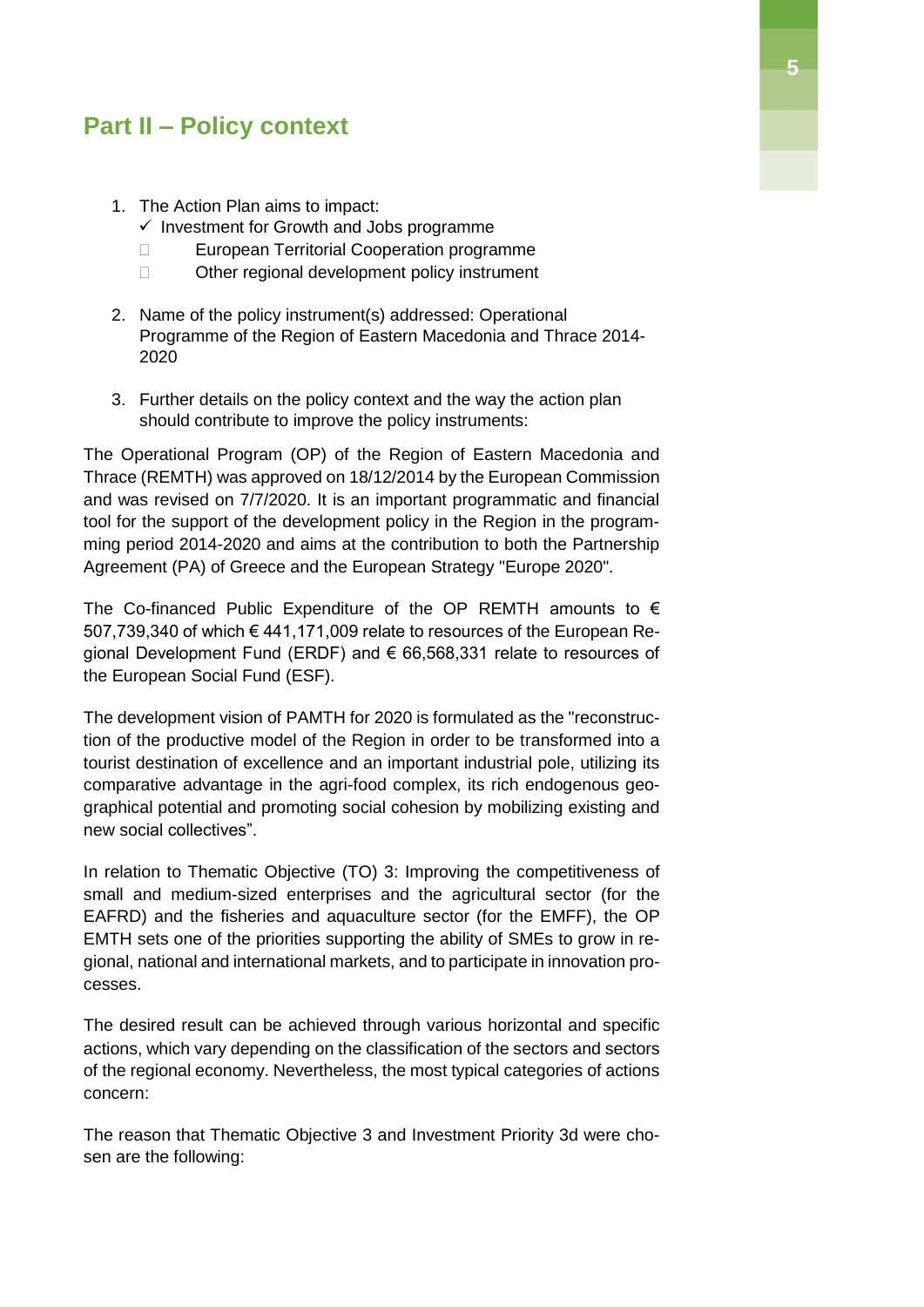- Existence of a relatively small, family-run business with an organizational structure that does not provide dynamism in the strategic response to the challenges. At the same time, the necessary economies of scale are lacking in both the introduction of technological and organizational innovation with the ultimate goal of joining international value chains.
- In companies of all sectors of the regional economy there is minimal effort of product innovation. The tactics of creative copying of products and the way they are produced and distributed are mostly followed. Especially for the industries of the "core of expertise" of RIS3, the application of technologies and methods of development of innovative products is considered as the first priority.

Aid to clusters either between similar companies or companies that form an integrated value chain for the introduction of innovative features in the products / services produced Creation of support structures for the adoption of technological and non-innovation Establishment and support in the initial stages of operation of New Technology Intensive Businesses (NTIB) Enhancing the extrovert orientation of business groups (horizontal and vertical clusters) Completing the value chain of the tourismculture sector

The relevant Investment Priority adopted by the OP of REMTH is the 3d:"Supporting the ability of SMEs to grow in regional, national and international markets, and to participate in innovation processes", which specializes in Specific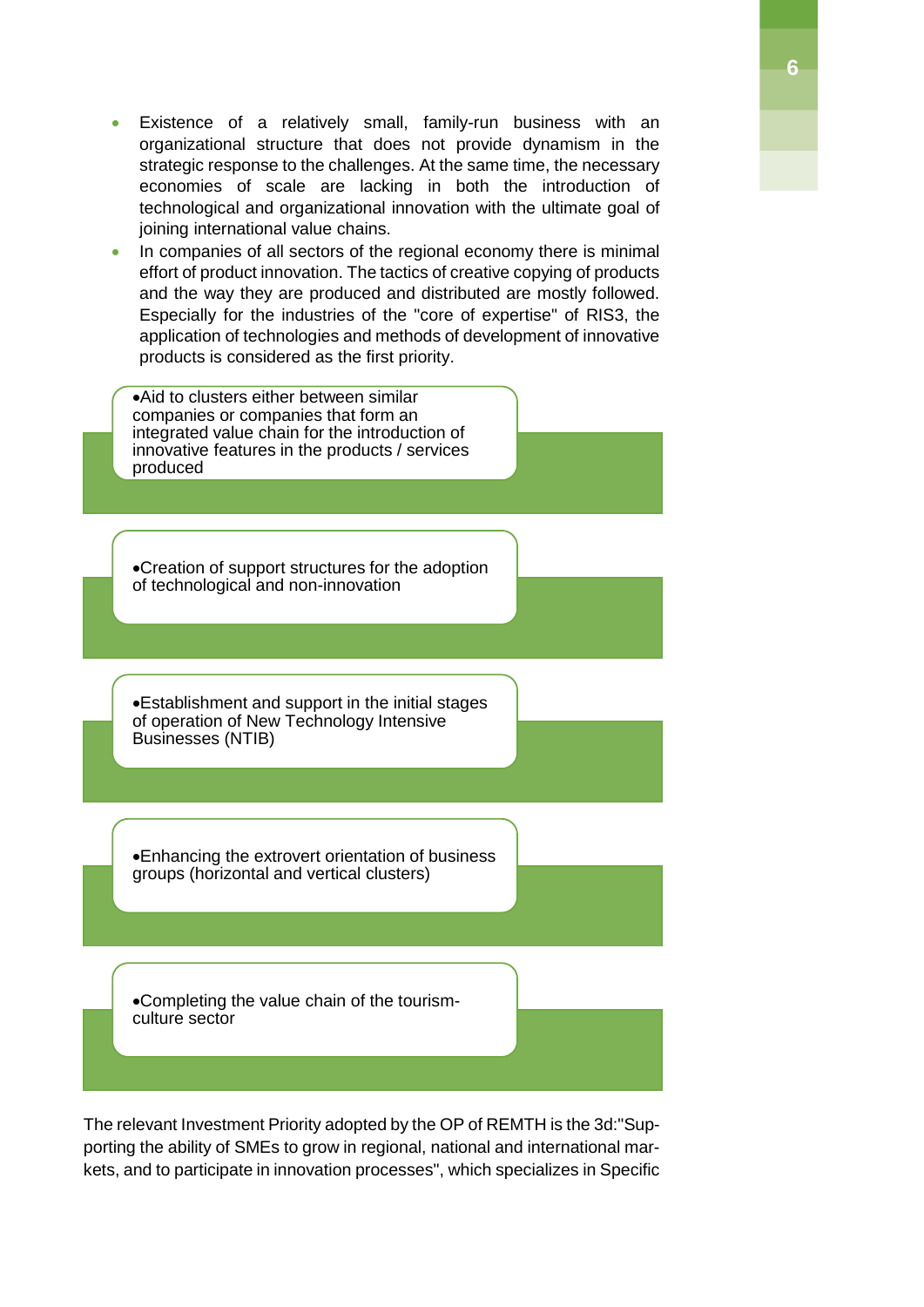Objective 5: "Increasing the profitability and productivity of SMEs" and Specific Objective 6: "Increasing the extroversion of SMEs", which have been summarized in one: "Increasing the efficiency and extroversion of SMEs".

The objectives of the Policy Tool of REMTH, which correspond to Investment Priority 3d and Specific Objective 5-6, have the following expected results:

- Reduction of production costs and distribution of products and services of the social media.
- Increase of productivity factors of SMEs.
- **Improving the competitiveness of SMEs.**
- Facilitating the entry of SMEs of REMTH in international (primarily) but also domestic value chains.

Indicative actions for funding by the OP REMTH include:

- Strengthening business investment plans of the industries selected by the RIS3 process, for the introduction of basic general application technologies, with emphasis on the promotion and implementation of mature research results (eg research results 7FP, H2020 etc). The basic technologies are the ones selected by the GSRT: ICT, nanotechnology, biotechnology, photonics, advanced materials.
- Strengthening investment plans of companies of all sectors for the introduction of process, organizational or promotional innovations, with emphasis on the promotion and implementation of mature research results (eg research results 7FP, H2020 etc).
- Strengthening investment plans of companies of all sectors for the introduction of technologies to improve energy efficiency and the use of RES with emphasis on the use of geothermal applications and biomass products.
- Cooperation actions of the tourism and culture sectors with sectors that directly affect the tourism product (catering, transport, trade, processing) with the aim of strengthening the tourism networks and the integrated tourism programs / destinations
- Strengthening investment plans of integrated value chains to improve their export performance.

According to the 3rd Revision with reference date of 2/9/2021, the invitations of Priority 3d total amount to  $\epsilon$  97,000,000 and are presented in detail per Action in the following table:

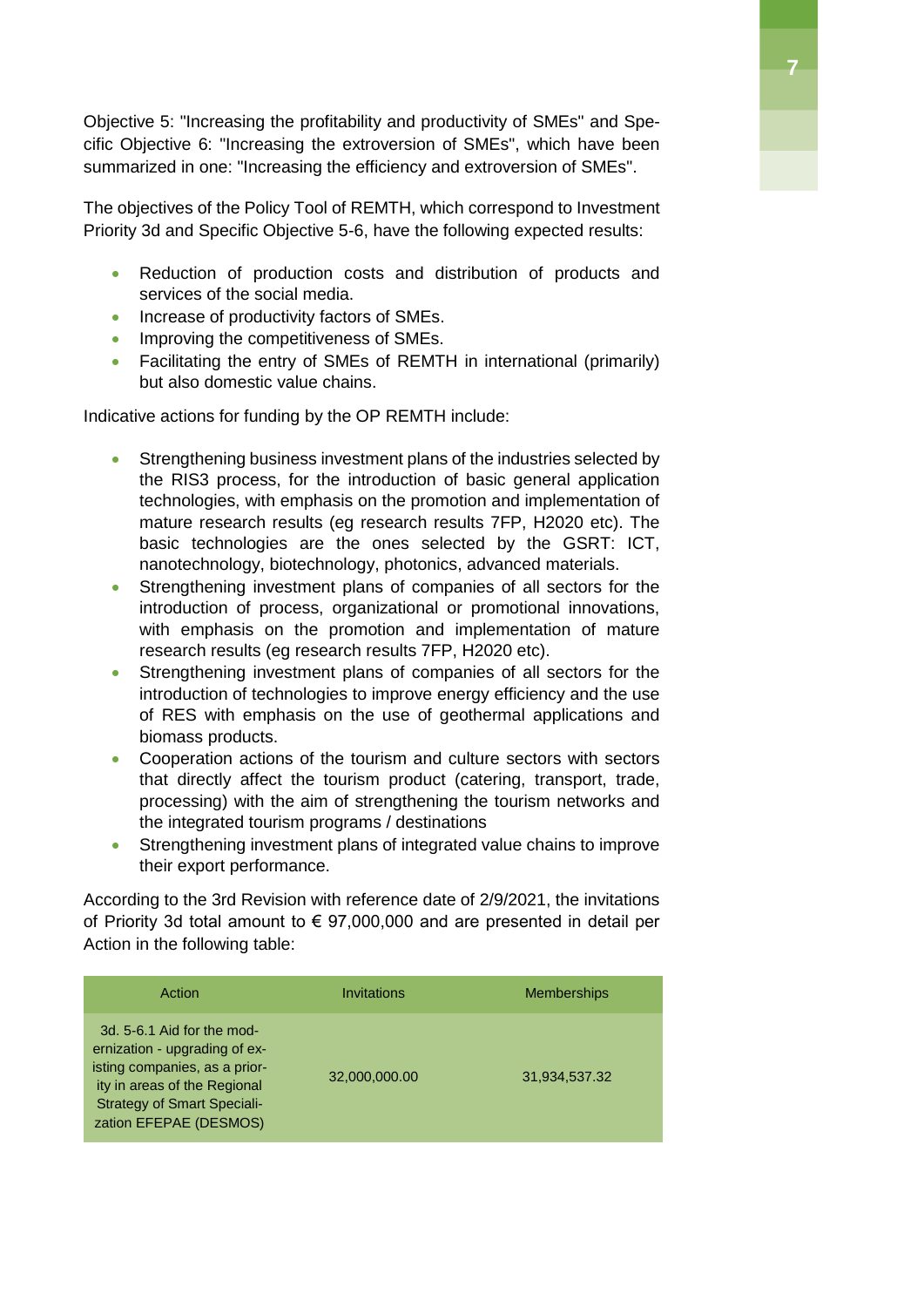| Action                                                                                                                  | Invitations   | <b>Memberships</b> |
|-------------------------------------------------------------------------------------------------------------------------|---------------|--------------------|
| 3d. 5-6.2 Business support<br>to deal with the effects of<br>the COVID19 pandemic in<br>Eastern Macedonia and<br>Thrace | 65,000,000.00 | 21,972,900.00      |
| Total                                                                                                                   | 97,000,000.00 | 53,907,437.00      |

Source: EYDEP REMTH, own processing (September 2021)

In relation to the Thematic Objective (TS) 6 "Preservation and protection of the environment and promotion of resource efficiency", OP REMTH sets as one of the priorities the Investments in the field of waste, in order to meet the requirements of the environmental acquis of the Union and to address the needs identified by Member States for investments that exceed these requirements.

The main needs in the field of environment are:

- the completion of the basic solid waste management infrastructure (completion of the Regional Waste Management Plan PESDA),
- the implementation of Water Management Plans 11 and 12,
- the completion of the missing environmental sewerage infrastructure and Sewage Treatment Facilities; and
- the implementation of management plans in protected areas where there are plans and the preparation of management plans for areas that do not have.

Environmental protection is fundamental to achieving "Sustainable Development". It is the Union's longest-running horizontal policy, set out in a set of relevant Directives, the observance of which is a commitment for the Member States.

One of the actions of TO 6, which is planned to be implemented through PA 2 is to:

• Increase the recycling capacity of the Region by 400% (from 3,685 tonnes to 14,609 tonnes) - thus contributing to the recycling target for 2020 by increasing the percentage of recycled materials in the total ASA from 2.8% to 11.4%,

The Special Objective that corresponds to the Investment Priority 6a is the Special Objective 10: "Support of the integrated and sustainable waste management in REMTH". The indicative types of actions that will be supported are the following:

- Supply of solid waste pre-treatment and composting equipment.
- Supply of garbage trucks.
- Supply of recycling bins.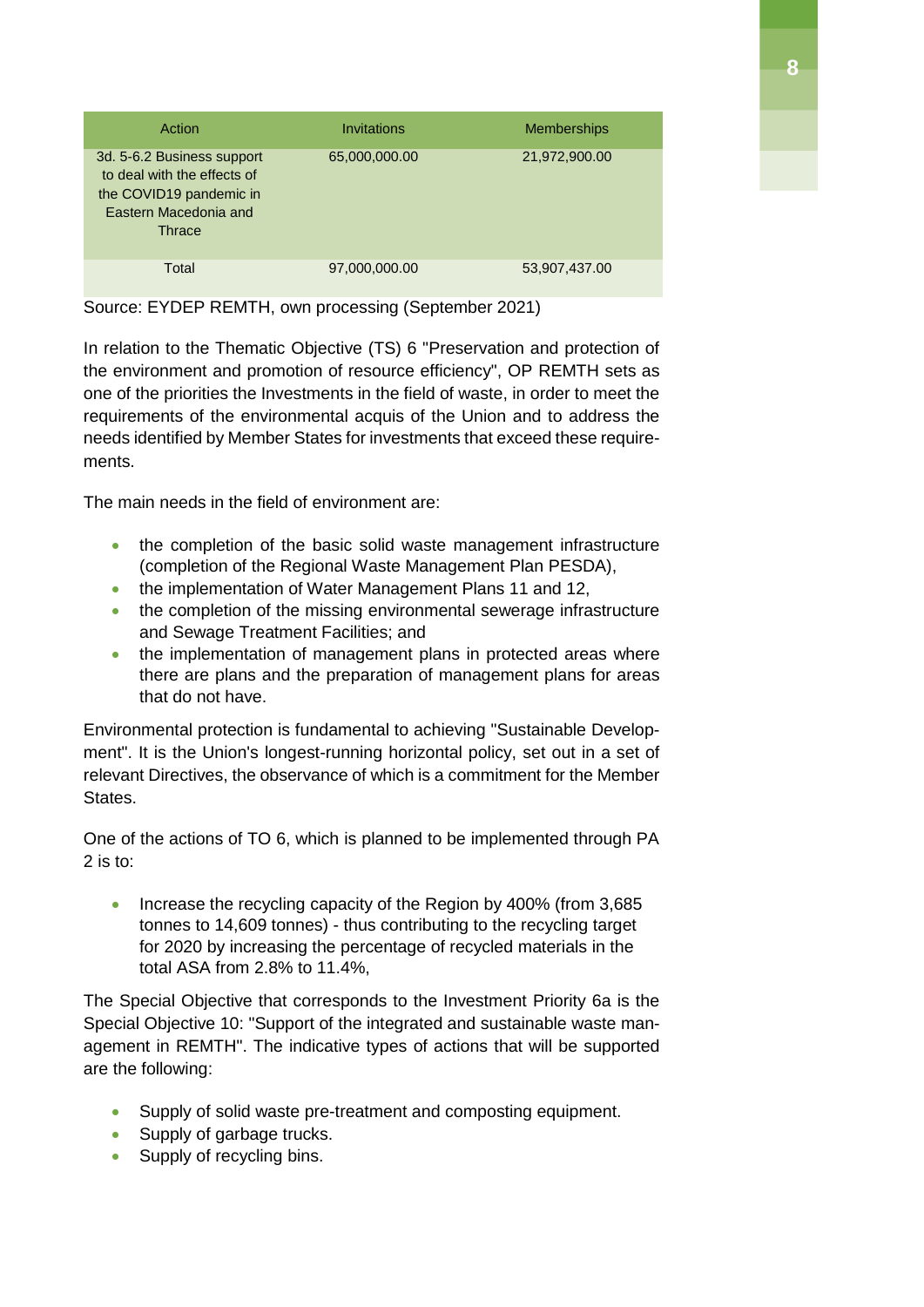• Supply of operating equipment for waste separation and recovery centre (KDAY).

The relevant Investment Priority adopted by the OP REMTH is the 6a:"Investments in the field of waste, in order to meet the requirements of the environmental acquis of the Union and to meet the needs identified by the Member States for investments that exceed these requirements", which specializes in Specific Objective 10: "Support for integrated and sustainable waste management at REMTH".

The reason that the Thematic Objective 6 and Investment Priority 6a was chosen is because there was:

• Need to complete the Regional Waste Management Plan and harmonize with the requirements of Directive 2008/98/EK (on waste management) and the National Planning.

The objectives of the Policy Tool of EMTH, which correspond to Investment Priority 6a, have the following expected results:

• Increase of municipal solid waste that is recycled.

Indicative actions for funding by the OP PAMTH include:

- Supply of solid waste pre-treatment and composting equipment.
- Supply of garbage trucks.
- Supply of recycling bins.
- Supply of operating equipment for waste separation and recovery centre KDAY.

The quantified targets set for the priorities 3d and 6a of the OP REMTH are the following:

| Indicator                                                                   | Invest-<br>ment pri-<br>ority $/$<br><b>Specific</b><br>objective | Region<br>category<br>(if applica-<br>ble) | <b>Type</b>   | Unit of<br>measurement | <b>Base</b><br>value<br>(2013) | <b>Target</b><br>value<br>(2023) |
|-----------------------------------------------------------------------------|-------------------------------------------------------------------|--------------------------------------------|---------------|------------------------|--------------------------------|----------------------------------|
| <b>Gross Value</b><br>Added                                                 | $3d/5-6$                                                          | Less de-<br>veloped<br>regions             | <b>Result</b> | Million $\epsilon$     | 6,212.83                       | 6,500.00                         |
| <b>Export value</b>                                                         | $3d/5-6$                                                          | Less de-<br>veloped<br>regions             | <b>Result</b> | Million $\epsilon$     | 688.47                         | 745.00                           |
| Productive<br>investments:<br>Number of<br>companies<br>receiving<br>grants | 3d                                                                | Less de-<br>veloped<br>regions             | Outflow       | <b>Businesses</b>      |                                | 70.00                            |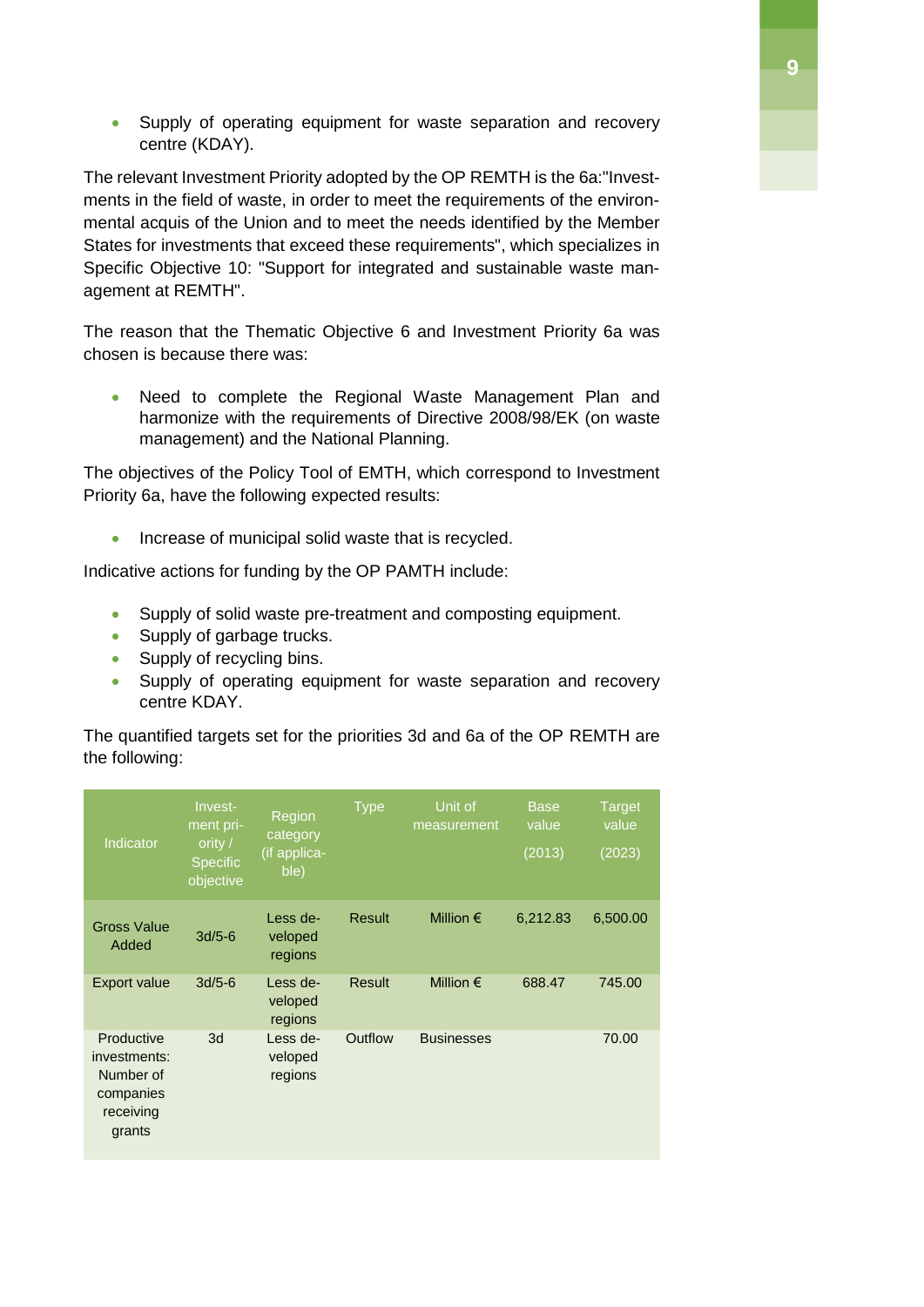| Indicator                                                                                                            | Invest-<br>ment pri-<br>ority /<br><b>Specific</b><br>objective | Region<br>category<br>(if applica-<br>ble) | <b>Type</b>   | Unit of<br>measurement   | <b>Base</b><br>value<br>(2013) | <b>Target</b><br>value<br>(2023) |
|----------------------------------------------------------------------------------------------------------------------|-----------------------------------------------------------------|--------------------------------------------|---------------|--------------------------|--------------------------------|----------------------------------|
| Productive<br>investments:<br>Number of<br>companies<br>that receive<br>financial<br>support<br>other than<br>grants | 3d                                                              | Less<br>developed<br>regions               | Outflow       | <b>Businesses</b>        |                                | 180.00                           |
| Productive<br>investments:<br>Increase<br>employment<br>in<br>companies<br>that receive<br>aid                       | 3d                                                              | Less<br>developed<br>regions               | Outflow       | Full-time<br>equivalents |                                | 220.00                           |
| Percentage<br>of municipal<br>solid waste<br>generated<br>diverted<br>from landfill                                  | 6a/10                                                           | Less<br>developed<br>regions               | <b>Result</b> | Percentage               | 1.40                           | 40.00                            |
| Solid waste:<br>Additional<br>waste<br>recycling<br>capacity                                                         | 6a                                                              |                                            | Outflow       | Tons / year              |                                | 10,000.00                        |

Source: EYDEP REMTH, own processing (March 2021)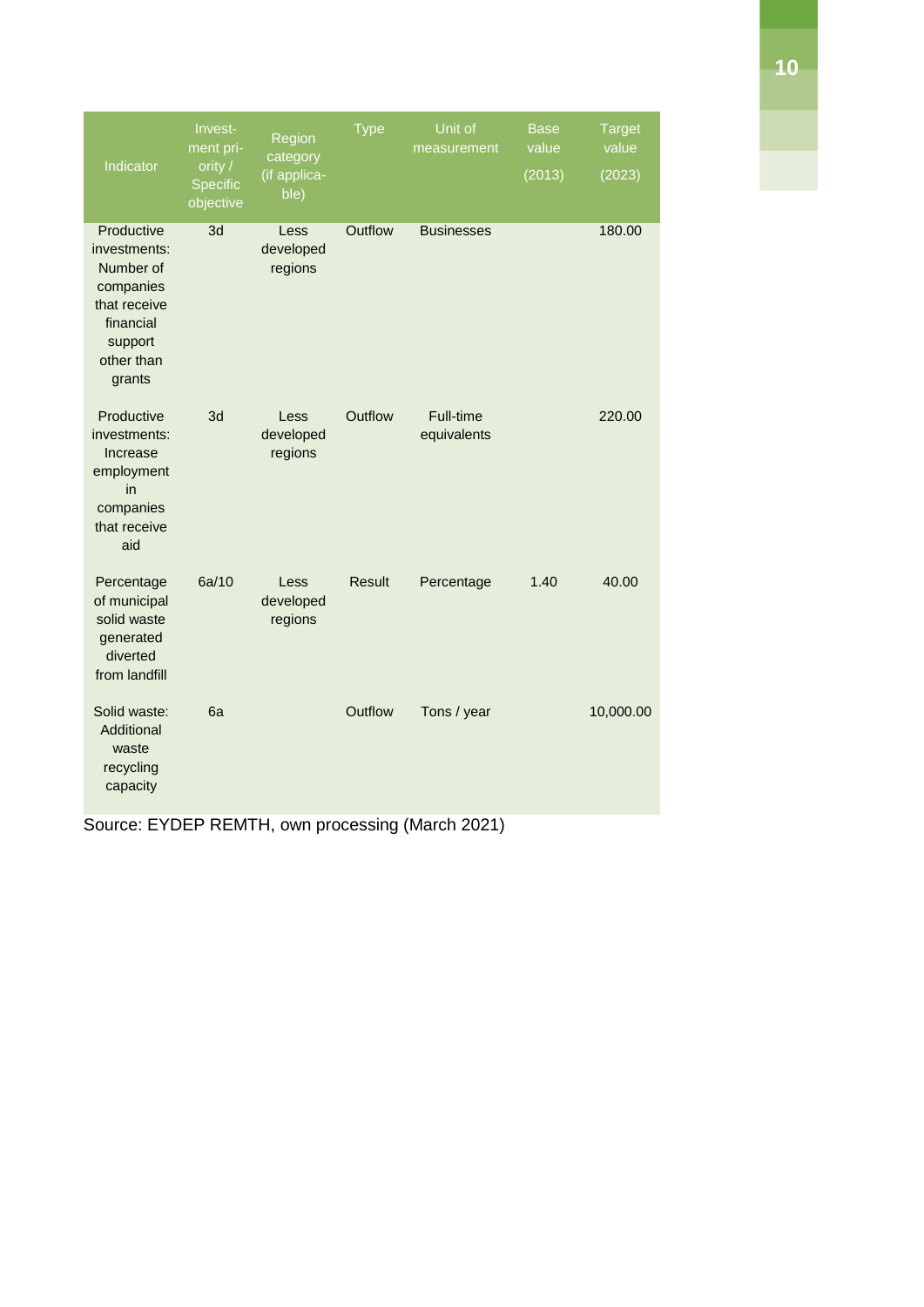## <span id="page-10-0"></span>**Part III – Details of the actions envisaged**

The Action Plan aims at the development of actions which will affect and/or will be included in a policy tool of REMTH and will be implemented by the end of the CircPro project. Due to the end of the 2014-2020 programming period, the available resources of the current Operational Program of the Region of Eastern Macedonia-Thrace have been fully committed, also taking into account the amounts that were used to deal with the effects of the COVID-19 pandemic. Therefore, the proposed actions of the project are expected to contribute mainly:



#### <span id="page-10-1"></span>**ACTION 1:**

#### <span id="page-10-2"></span>**Name of the action:**

Enhanced capacity for utilizing Green Public Procurement

#### <span id="page-10-3"></span>**Relevance to the project**

The inspiration for this action was the good practice of the Green Criteria in an electronic contract register of the Estonian Ministry of Finance, as well as the Public Procurement & Change Services for Sustainable and Innovative Public Procurement in Kouvola, Finland. The key elements that were considered suitable to transfer to the Region of Eastern Macedonia Thrace from the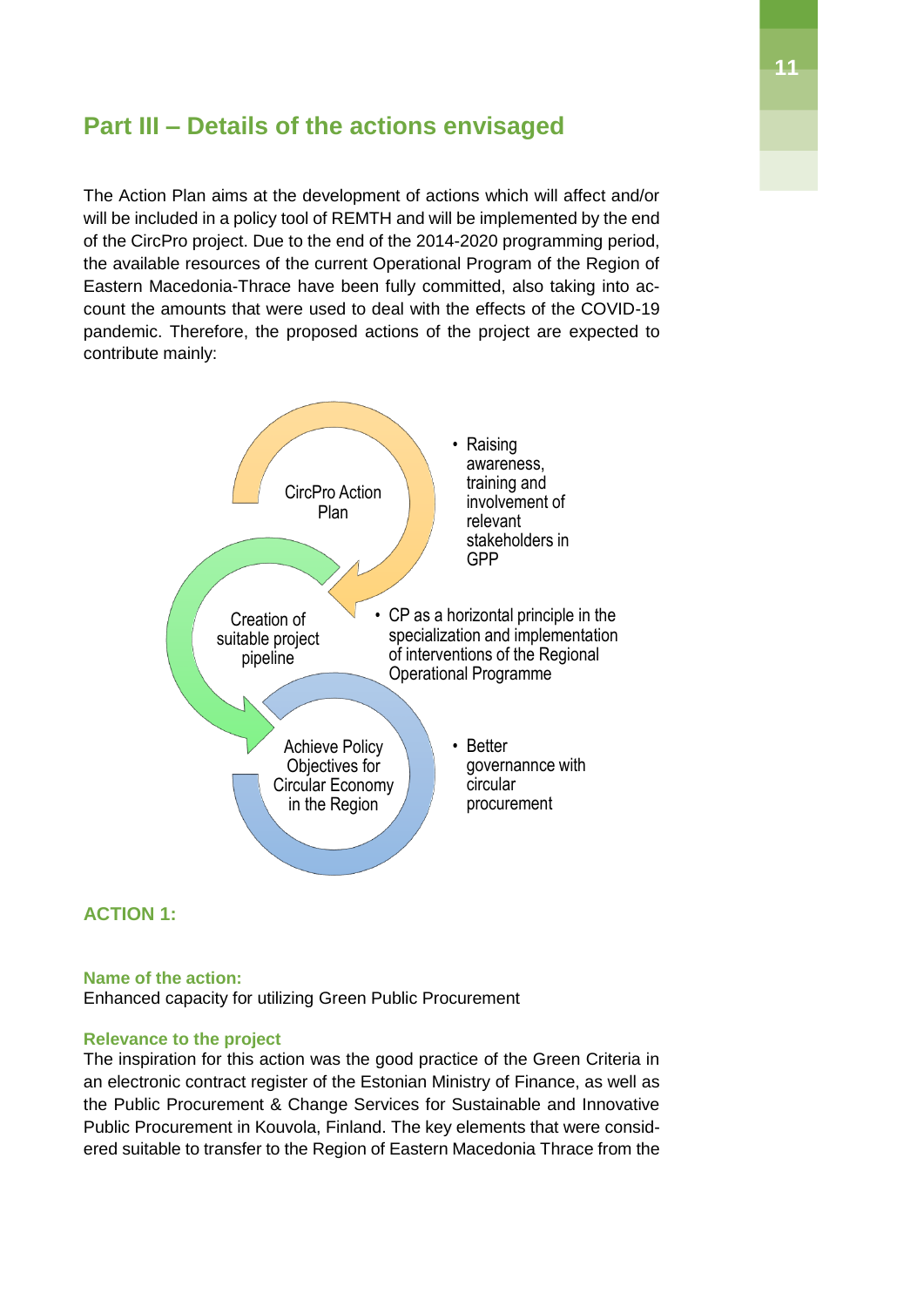example of Estonia are the existence of a helpdesk that helps the services in the analysis of the criteria of Green Public Procurement.

#### <span id="page-11-0"></span>**Nature of the action**

For the purposes of informing the public and the private sector, informative and educational events will be organized, where the interested bodies will be invited, in order to participate, be informed, educated and sensitized about the procedures that should now be followed. To this end, information material will be developed and produced in order to properly inform and educate stakeholders. The information material will be based on the CircPro Regional Guidebook, as well as information material of the competent Ministry on the procedures of Green Public Procurement. The information material will also be produced in electronic form, in order to be distributed to public bodies and private bodies.

Objectives:

- Skills development of the contracting authorities about the benefits and opportunities from the implementation of the Green Public Procurement,
- Informing market representatives and entrepreneurs about the intention of the public sector to proceed with the "greening" of public procurement, but also about the benefits that arise for the various sectors from the certification of products and the promotion of environmentally friendly production as well as the adaptation of the Greek market to the new data.

Planned activities include:

- 1.1 Dissemination of Regional Guidebook to local stakeholders
- 1.2 Awareness events for market actors
- 1.3 Training of relevant units of contracting authorities

#### <span id="page-11-1"></span>**Stakeholders involved:**

| Organization                                                                             | Role                                                                                                                                                       |
|------------------------------------------------------------------------------------------|------------------------------------------------------------------------------------------------------------------------------------------------------------|
| <b>Region of EMTH</b>                                                                    | REMTH is the owner of the action, and<br>given its role as a body of policy planning<br>and implementation undertakes the coordi-<br>nation of the action. |
| Municipalities and other contracting author-<br>ities in the Region of Central Macedonia | Immediate beneficiaries of the action                                                                                                                      |
| <b>Business community</b>                                                                | Encouragement for participation in Green<br><b>Public Procurement</b>                                                                                      |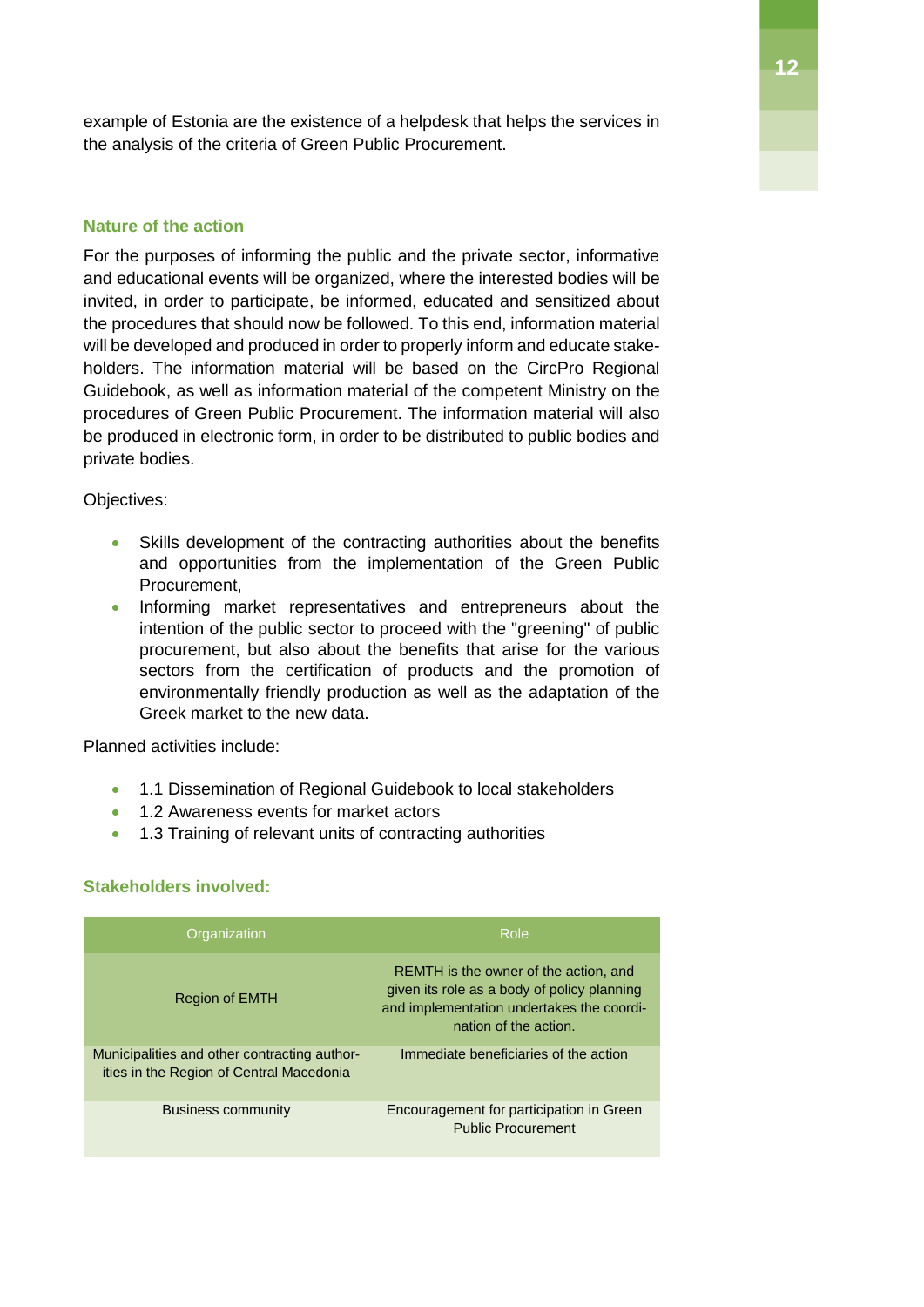<span id="page-12-0"></span>

| <b>Activities</b>                                                | <b>Semester</b> |        |              |       |
|------------------------------------------------------------------|-----------------|--------|--------------|-------|
|                                                                  | <b>B2021</b>    | A20222 | <b>B2022</b> | A2023 |
| 1.1 Dissemination of Regional<br>Guidebook to local stakeholders |                 |        |              |       |
| 1.2 Awareness events for market<br>actors                        |                 |        |              |       |
| 1.3 Training of relevant units of con-<br>tracting authorities   |                 |        |              |       |

#### **Costs**

The total cost for the implementation of the action1 is estimated at 10.800€ and includes expenditure on promotion and training public and private sector about the procedures that should be followed in terms of Green Public Procurement

| nr.          | <b>Expenditure</b>                                                                                                                                                                                 | Cost   |
|--------------|----------------------------------------------------------------------------------------------------------------------------------------------------------------------------------------------------|--------|
| 1            | Information and publicity<br>(promotion material, social media, news-<br>letter)                                                                                                                   | 2.000€ |
| $\mathbf{2}$ | Speakers for workshops                                                                                                                                                                             | 1.500€ |
| 3            | Organizing 3 workshops<br>(organizing support, space renting &<br>other equipment, program configuration,<br>sending invitations, photographing, sec-<br>retarial support, minutes, catering etc.) | 4.000€ |
| 4            | Coordination services for implementation<br>of the workshops                                                                                                                                       | 2.500€ |
|              |                                                                                                                                                                                                    | 10.0   |

#### <span id="page-12-1"></span>**Funding sources** *Own sources*

#### <span id="page-12-2"></span>**ACTION 2:**

#### <span id="page-12-3"></span>**Name of the action:**

Introducing CPP in interventions of the Regional Operational Programme

#### <span id="page-12-4"></span>**Relevance to the project**

The inspiration for this action was the good practice of the Service of Public Procurement & Change Specialists for Sustainable and Innovative Public Procurement in Kouvola, Finland. The key elements assessed as suitable to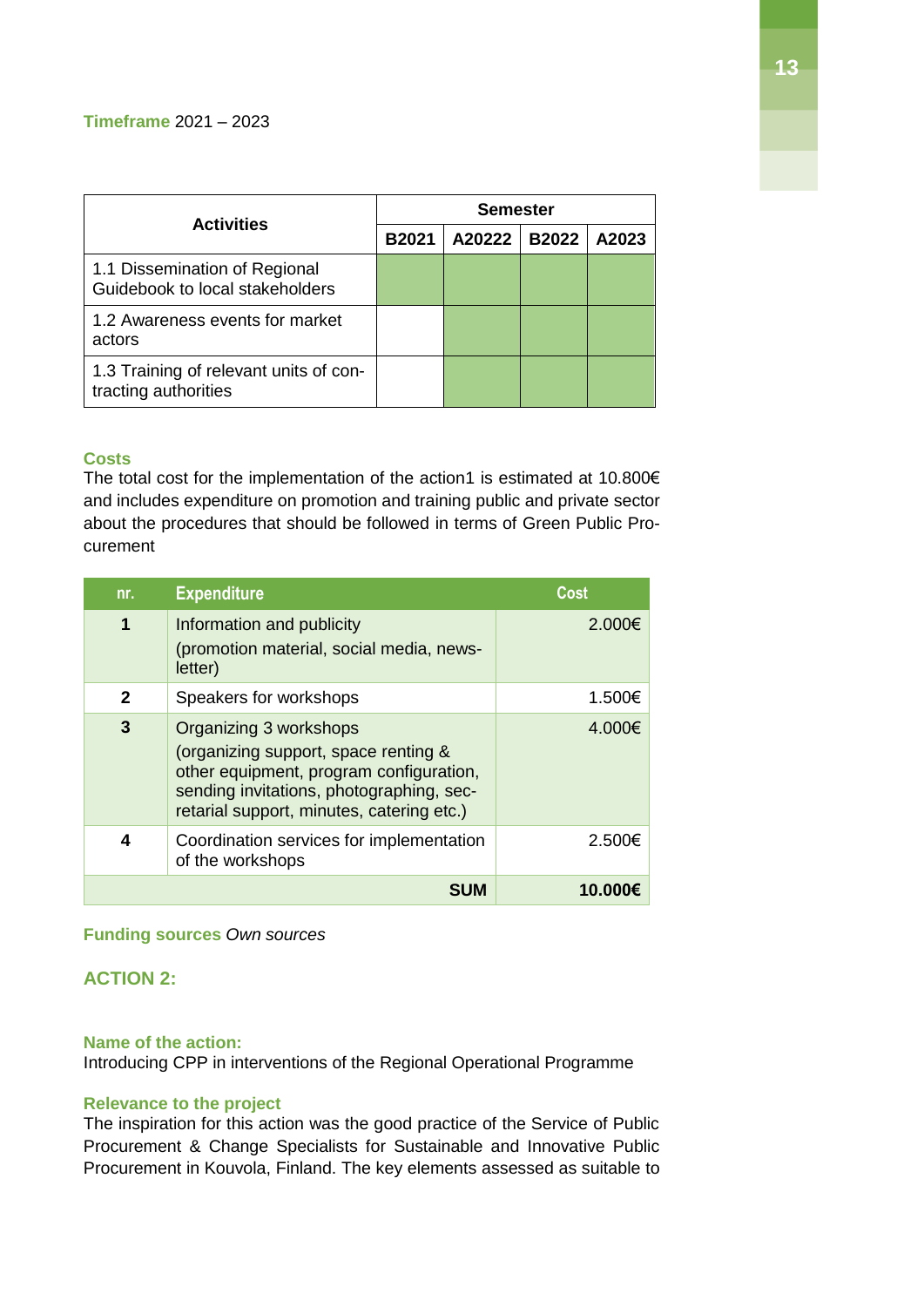transfer to the Region of Eastern Macedonia Thrace from the example of Finland are the existence of special public contracts that provide assistance in the preparation of tender documents and market consultation.

The Local Support Group tried, given the time and regulatory constraints, to transfer the above to the classic grants program of the Business Program of the Region of Eastern Macedonia Thrace 2014-2020. However, taking into account the following:

- The current Programming period comes to its end, and therefore any available resources of the current selected policy instrument (ROP 2014-2020) have urgently been fully committed and / or have been reallocated to actions to addressing the effects of the COVID-19 pandemic;
- it's likely difficult for any new call of proposals concerning ROP 2014-2020 to be launched within the remaining period;
- the new OP 2021-2027 is still under development, in draft version;
- the national legislation for GPP was only introduced in March 2021, the Local Support Group will continue its efforts to transfer the experience and knowledge accumulated through the CircPro projects and the practice of Kouvola to the drafting and specialization of the new OP 2021-27 to be able to transplant "green" circular procurement tools into the new Operational Programme's context and the new legislation introduced.

#### <span id="page-13-0"></span>**Nature of the action**

In order to achieve the objectives of the circular economy of the policy tool of the Region of Eastern Macedonia and Thrace, it is proposed to introduce means of prioritization and / or premiums of interventions that choose to use green contracts, according to the basic criteria of the CPP of EU, for their implementation. In particular, the use of CPP is intended for interventions that include supplies or services for the following goods:

- Photocopy and writing paper
- Computers and monitors
- Imaging equipment
- Indoor lighting LED lamps
- Air conditioners
- **•** Furniture
- Textile products
- Electrical and electronic equipment used in the field of healthcare
- Road construction design, construction and maintenance
- Design of office buildings, construction and management

which emerged as main areas from the results of the Local Stakeholder Group meetings and the exchange of experiences with the partners and the respective Regions of the CircPro project.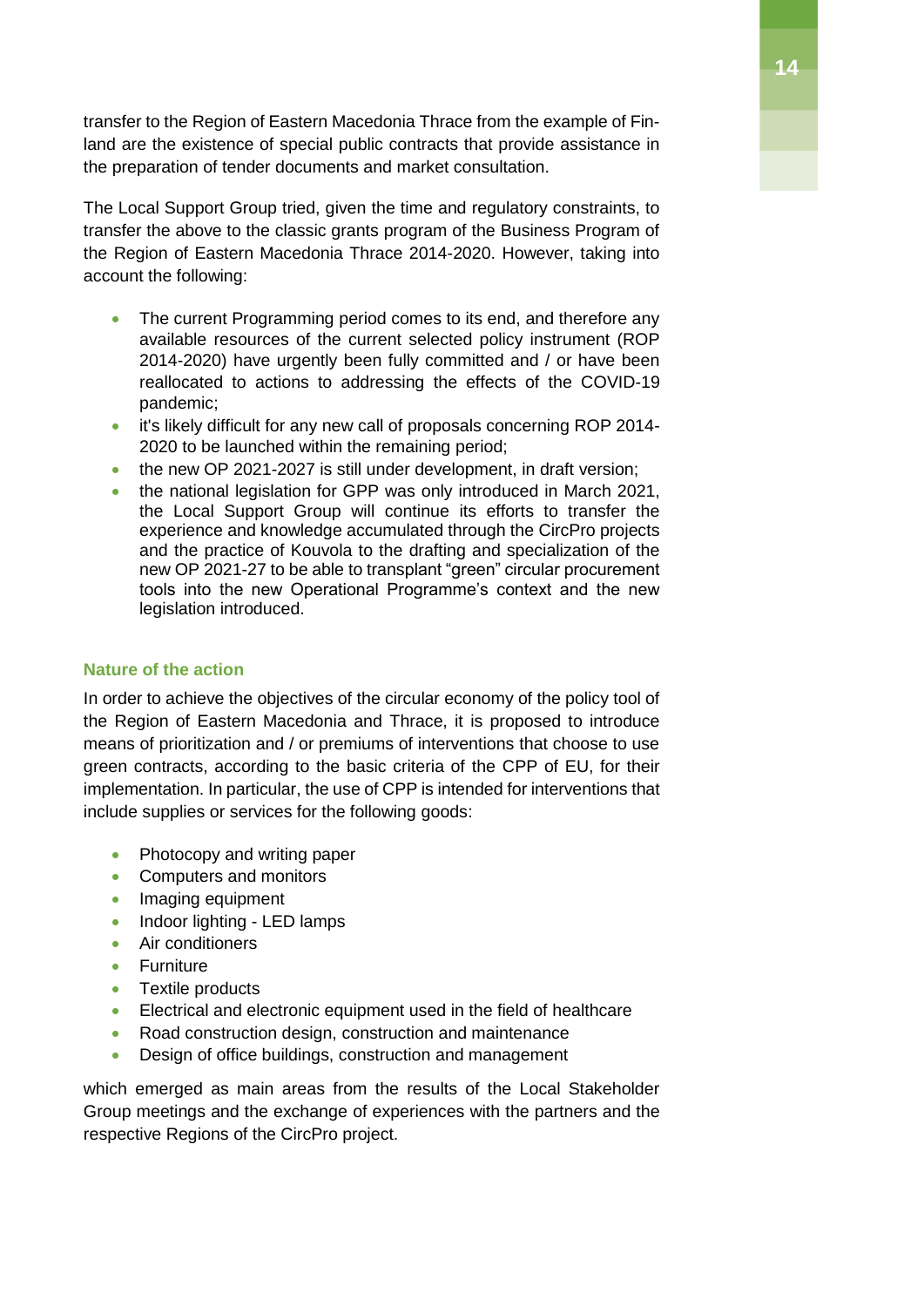The promotion of the implementation of the CPP criteria can be accelerated if the Region introduces relevant regulations and / or objectives in the specialization of the actions of the Regional Operational Program and / or in the methodology and criteria of evaluation of the operations.

Planned activities include:

- 2.1 Identification of relevant types of actions in the interventions of the Funds of the Program 2021-2027 of the Region
- 2.2 Assessment and proposal of indicative methodology for introduction of CPP criteria
- 2.3 Informing the Managing Authority and the Monitoring Committee
- 2.4 Adoption of relevant criteria in the specialization or evaluation in selected action categories of the Program of the Region 2021-2027

#### <span id="page-14-0"></span>**Stakeholders involved**

| Organization                       | Role                                                                                                                                                       |
|------------------------------------|------------------------------------------------------------------------------------------------------------------------------------------------------------|
| Region of Eastern Macedonia-Thrace | REMTH is the owner of the action, and given<br>its role as a body of policy planning and im-<br>plementation undertakes the coordination of<br>the action. |
| <b>Managing Authority</b>          |                                                                                                                                                            |
| <b>Monitoring Committee</b>        | Selection and application of appropriate<br>methodologies and criteria                                                                                     |

#### <span id="page-14-1"></span>**Timeframe** 2021 - 2023

|                                                                                                                                                     | Semester     |        |              |       |
|-----------------------------------------------------------------------------------------------------------------------------------------------------|--------------|--------|--------------|-------|
| <b>Activities</b>                                                                                                                                   | <b>B2021</b> | A20222 | <b>B2022</b> | A2023 |
| 2.1 Identification of relevant types of<br>actions in the interventions of the<br>Funds of the Program 2021-2027 of<br>the Region                   |              |        |              |       |
| 2.2 Assessment and proposal of in-<br>dicative methodology for introduc-<br>tion of CPP criteria                                                    |              |        |              |       |
| 2.3 Informing the Managing Author-<br>ity and the Monitoring Committee                                                                              |              |        |              |       |
| 2.4 Adoption of relevant criteria in<br>the specialization or evaluation in<br>selected action categories of the<br>Program of the Region 2021-2027 |              |        |              |       |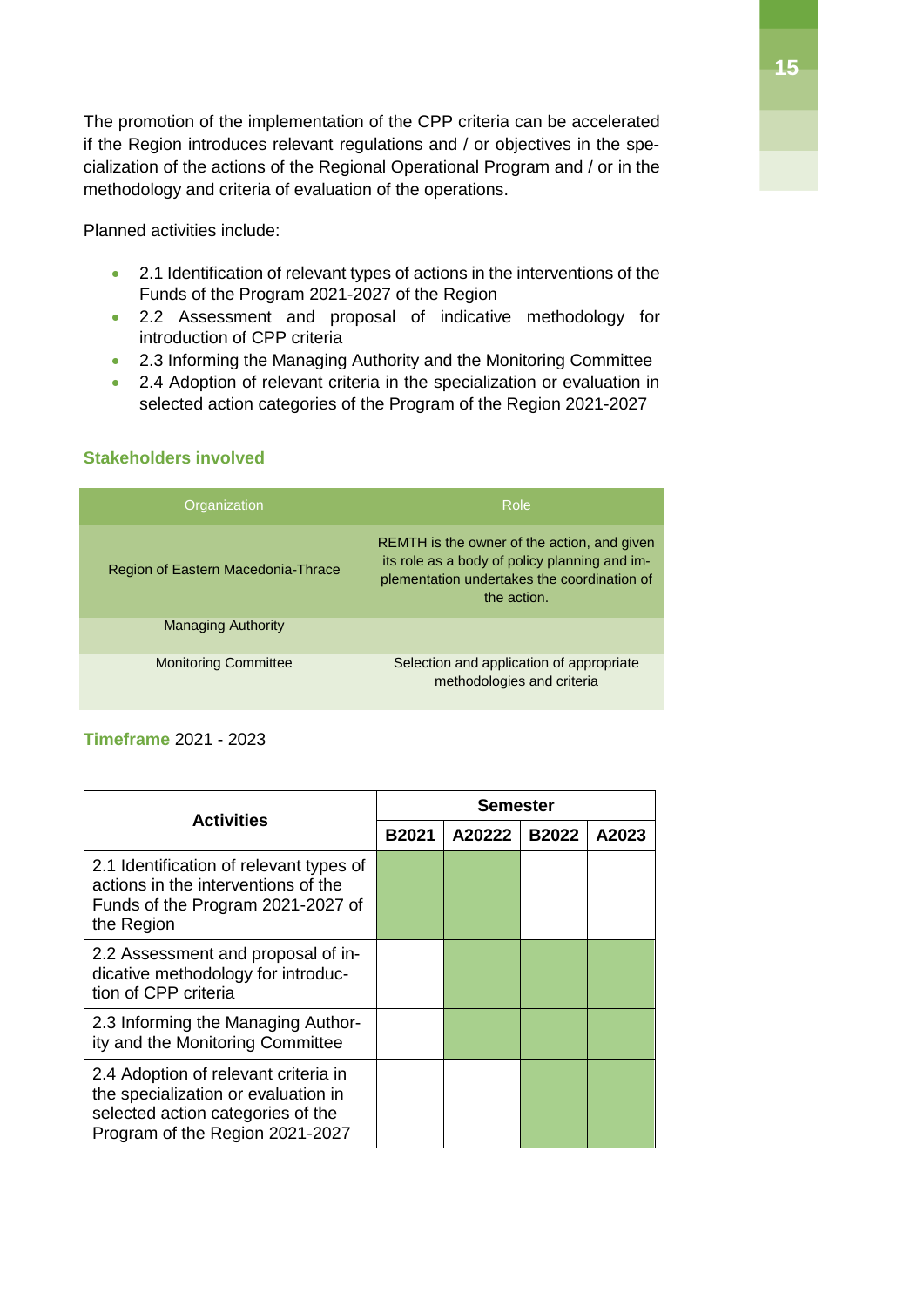#### <span id="page-15-0"></span>**Costs**

The total cost for the implementation of the action 2 is estimated at 21.200€ and includes the promotion of the implementation of the CPP criteria in the specialization of the actions of the Regional Operational Program.

| nr.            | <b>Expenditure</b>                                                                                        | Cost        |
|----------------|-----------------------------------------------------------------------------------------------------------|-------------|
|                | Identification of relevant types and adopting<br><b>CPP</b> criteria                                      | 4.000 €     |
| $\overline{2}$ | Organizing meetings with Managing Authority<br>and Monitoring Committee (3)                               | 1.000 €     |
| 3              | Services for specialization of relevant CPP cri-<br>teria in action categories of Region OP 2021-<br>2017 | $5.000 \in$ |
|                | <b>SUM</b>                                                                                                | 10.000€     |

<span id="page-15-1"></span>**Funding sources** own sources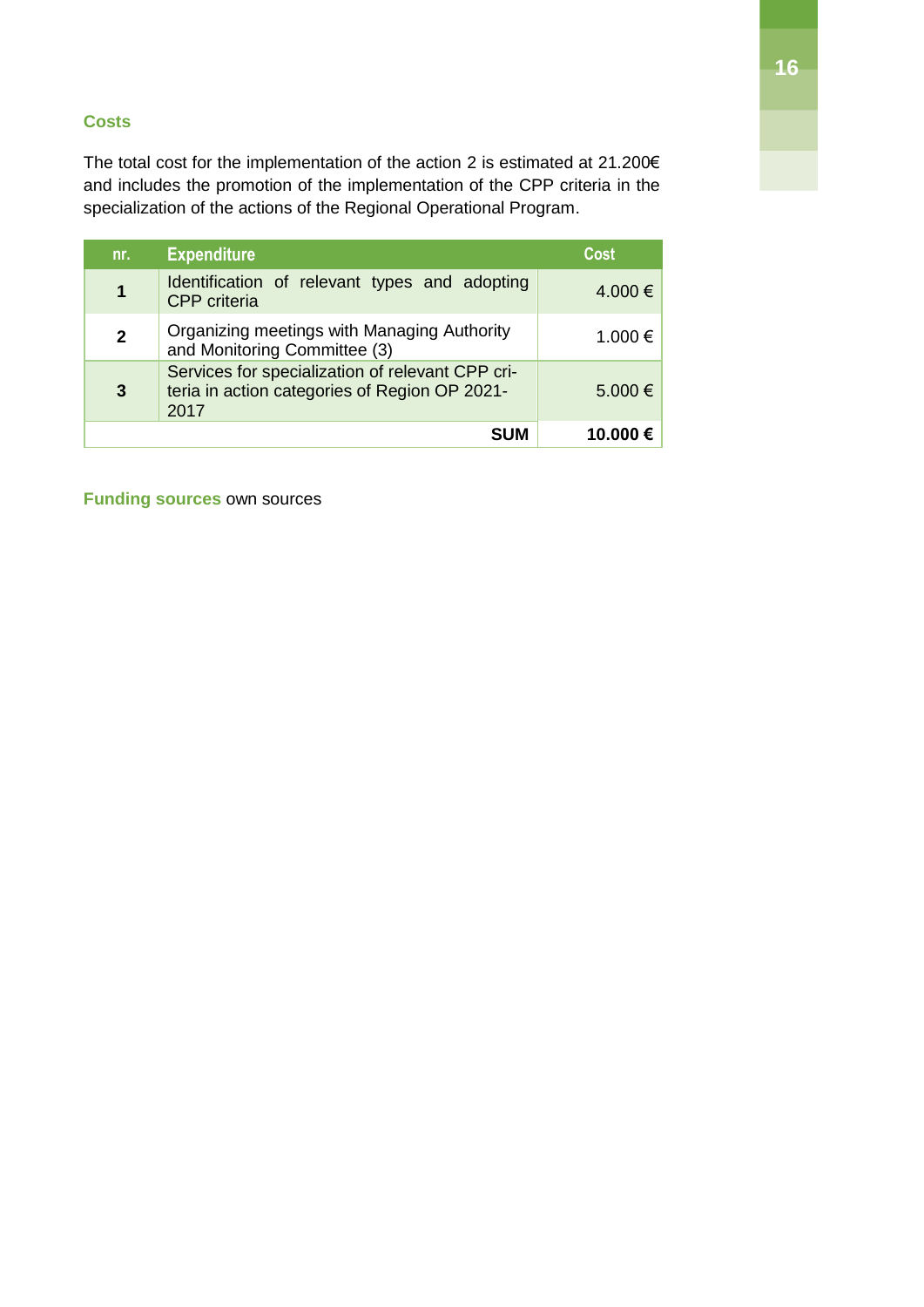## <span id="page-16-0"></span>**Monitoring of the Action Plan**

The monitoring period of the Action Plan of the CircPro project for REMTH lasts from 01/06/2021 - 30/05/2023. During the monitoring period, the implementation of the actions and the achievement of the objectives are expected to be evaluated every six months, during the meetings of the Local Support Group. At the same time, the achievement of the objectives will be recorded in the reports to the Joint Secretariat of the Interreg Europe Program.

The CircPro project for REMTH sets as a self-evaluation index the number of innovative projects or projects that include innovative actions.

| Indicator                                                                                                                                                         | <b>Type</b> | Action          | Source | <b>Target value</b> |
|-------------------------------------------------------------------------------------------------------------------------------------------------------------------|-------------|-----------------|--------|---------------------|
| Number of com-<br>panies raised<br>awareness                                                                                                                      | Outflow     | <b>Action 1</b> |        |                     |
| Number of execu-<br>tives trained                                                                                                                                 | Outflow     | Action 1        |        |                     |
| Number of ten-<br>ders for projects<br>of the Regional<br><b>Operational Pro-</b><br>gram of Eastern<br>Macedonia and<br>Thrace with basic<br><b>CPP</b> criteria | Result      | Action 1 & 2    |        |                     |
| Number of<br>innovative<br>projects or<br>projects involving<br>innovative actions                                                                                | Result      | Action 2        |        |                     |